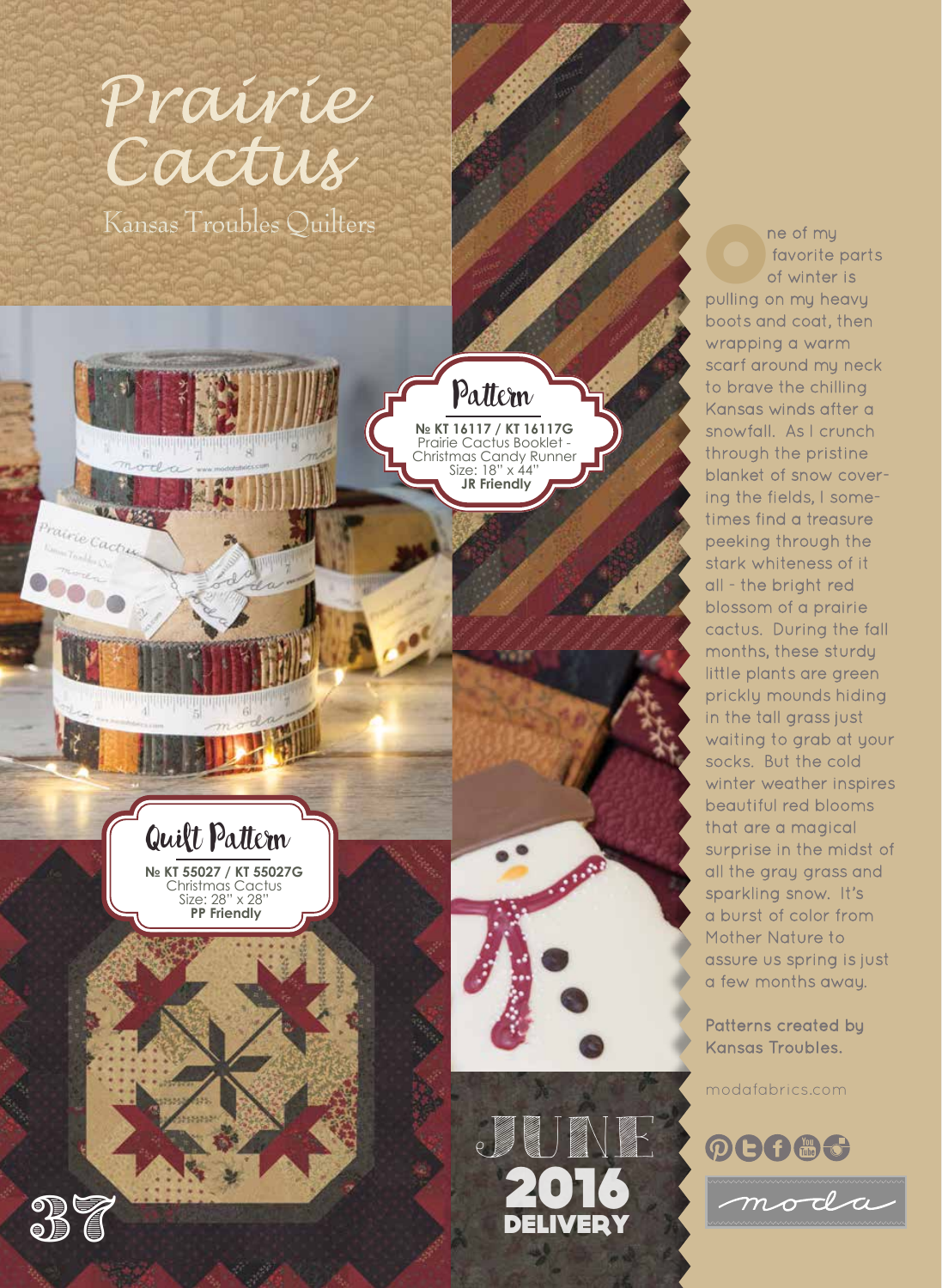





moda

**№ 9511 19\* Black**

**№ 9514 19 Black**



**№ 9510 19\* Black**

**№ 9515 19 Black**



**№ 9516 19\***



**Black № 9510 15\* Green**



**№ 9511 15\* Green**



**№ 9512 15 Green**

**Gold**



**№ 9513 15 Green**

**Gold**



**№ 9515 15 Green**

**Gold**



**№ 9516 15 Green**



**Gold**



 $Fall/J$ bliday 2016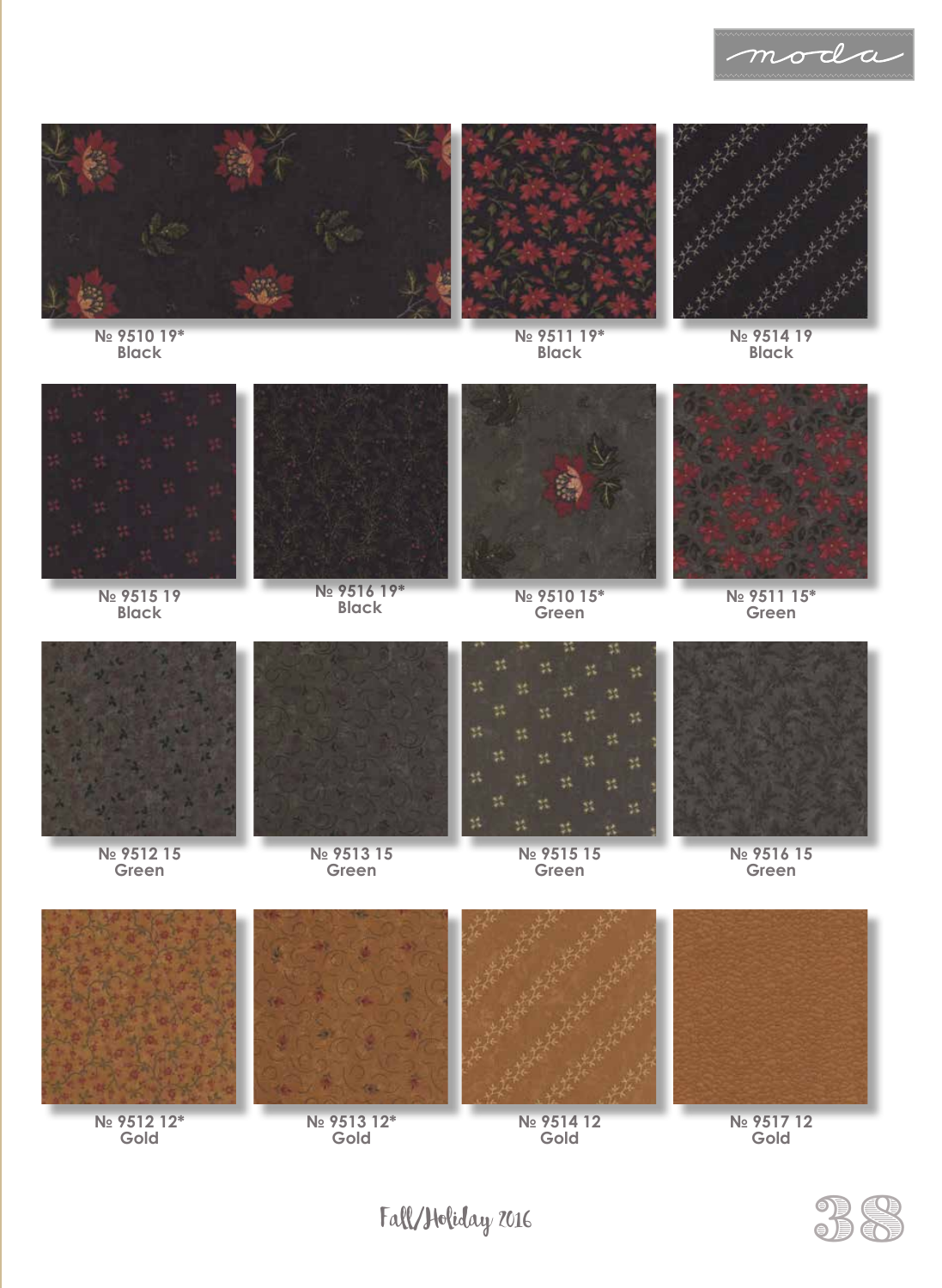## Peanut Butter Fudge

1 (13 oz) jar Marshmallow creme

rated milk, butter, and vanilla to in peanut butter and marshmallow cut into squares.











**№ 9511 13\* Red**

**№ 9513 13\* Red**



**№ 9514 13\* Red**

**№ 9515 13 Red**





**№ 9516 13 Red**

**№ 9517 13\* Red**



**№ 9510 11\* Tan**



**N**<sup>o</sup> 9511 **Tan**